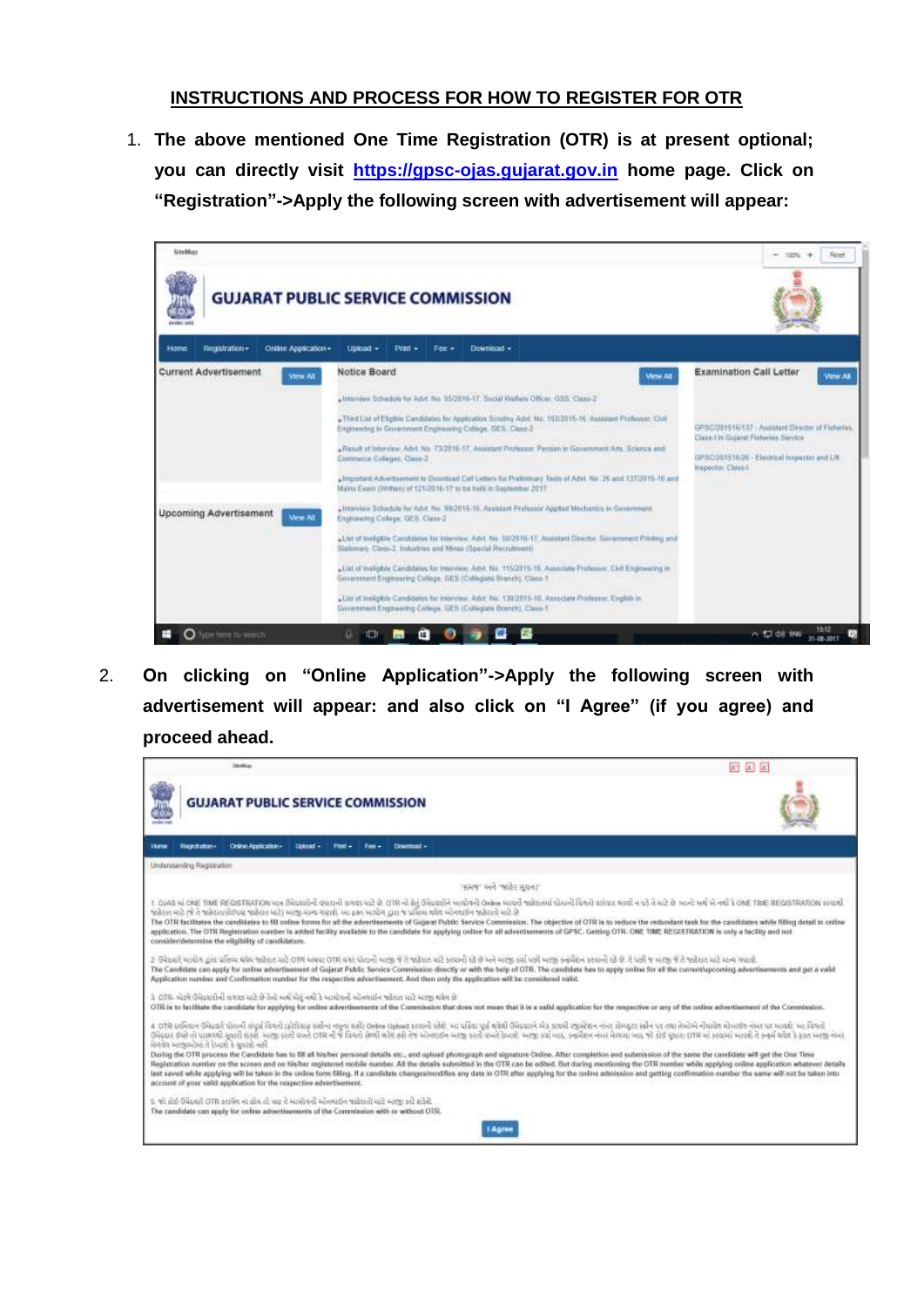3. **Now fill in the all the details carefully.**

| <b>Jin</b><br>make ant | <b>Station</b><br><b>GUJARAT PUBLIC SERVICE COMMISSION</b> |                                                                    |          |              |       |            |                     |                 | 同国国 |  |
|------------------------|------------------------------------------------------------|--------------------------------------------------------------------|----------|--------------|-------|------------|---------------------|-----------------|-----|--|
| <b>FRONTIE</b>         | Registration+                                              | Опите Арресатов-                                                   | приход + | Put -        | Fee + | Download - |                     |                 |     |  |
| Registration           |                                                            |                                                                    |          |              |       |            |                     |                 |     |  |
| Node:                  |                                                            | - " indicates mondatory field<br>Paramai Detain (Oristated scied); |          |              |       |            |                     |                 |     |  |
|                        | Title<br>$M$<br>$\bullet$ 1                                | Somerne **                                                         |          | First Name." |       |            | Father Husband Name | Mother's Name * |     |  |
|                        |                                                            |                                                                    |          |              |       |            |                     |                 |     |  |

- **1. Here first select the prefix of "Mr./Mrs./Ms./Dr." from the drop down menu**
- **2. In the "SURNAME" field please enter only your surname for example if your full name is "SURESH RAMSAJIVAN PATEL" then as your surname is "PATEL" you will fill the box only with your surname "PATEL"**
- **3. In the "FIRST NAME" field please enter only your Name for example if your full name is "SURESH RAMSAJIVAN PATEL" then as your Name is "SURESH" you will fill the box only with your "First Name" as "SURESH"**
- **4. In the "FATHER/HUSBAND NAME" field please enter only your "Father/Husband Name" for example if your full name is "SURESH RAMSAJIVAN PATEL" then as your Father's Name is "RAMSAJIVAN" you will fill the box only with your "Father/Husband Name" as "RAMSAJIVAN"**
- **5. In the "MOTHER's NAME" field please enter only your "Mother's Name" for example if your Mother's Name is "SARITA RAMSAJIVA PATEL" then as your Mother's Name is "SARITA" you will fill the box only with your "Mother's Name" as "SARITA"**
	- **i. NOTE:**
	- **ii. Candidates are requested not use any special characters i.e. < % < > ' ( ) & + - ; ! > , . - \* etc. in the above fields.**
	- **b. Indicates mandatory field.**
- **6. Select your "Gender" Male or Female, re-select it again to confirm your choice. You can change/edit/modify your choice till you have**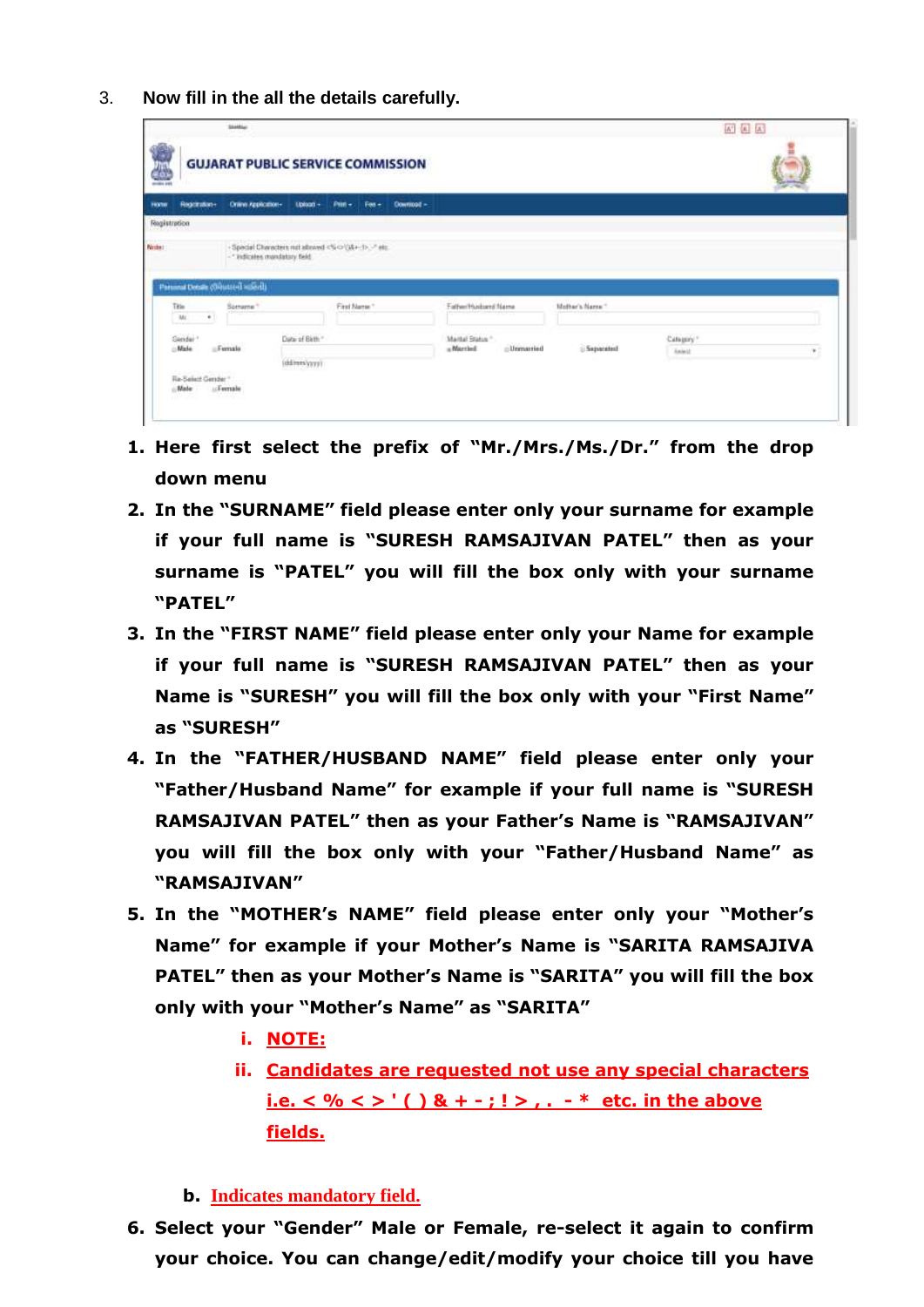**not confirmed your application. The data entered cannot be edited/changed/modified on the website once the application is confirmed.**

- **7. Enter your "Date of Birth" in "DD/MM/YYYY" format, re-enter it again to confirm your date of birth deligently, this is a precautionary measure to avoid any mistake from the candidates' end. Please do not use copy and paste options.. You can change/edit/modify your choice till you have not confirmed your application. The data entered cannot be edited/changed/modified on the website once the application is confirmed.**
- **8. Select your "Marital Status" either as "Married" or "Unmarried" or "Separated"**
- **9. Select your "Category". If you belong to reserve category and if you apply as a General category candidate then no reservation rule will be applicable for such an applicant though he belongs to reserve category.**

| Present Address"                                                                                                   |                                                                 |                                        |                                   | Permanent Address"                                   |                          |                                          |
|--------------------------------------------------------------------------------------------------------------------|-----------------------------------------------------------------|----------------------------------------|-----------------------------------|------------------------------------------------------|--------------------------|------------------------------------------|
| <b>SCALE</b><br>State"                                                                                             | <b>GUARAT</b>                                                   |                                        |                                   | <b>COMPANY</b><br>State *<br>16212                   | GUARAT                   |                                          |
| Dieblot *                                                                                                          | Tomat I                                                         |                                        | ٠                                 | District."                                           | THAC                     |                                          |
| Takka <sup>+</sup>                                                                                                 |                                                                 |                                        | ۰                                 | Talake *                                             |                          |                                          |
| PIN Code 1                                                                                                         |                                                                 |                                        |                                   | Fin Code *                                           |                          |                                          |
| Meklin Na **                                                                                                       |                                                                 |                                        |                                   | Ernal <sup>+</sup>                                   |                          |                                          |
| Re-Type Mobile No."                                                                                                | SMS Alert Hinggi MIT<br>(OTP Will be Sent to Verify Mobile No). |                                        |                                   | Re-Type-Ernal <sup>*</sup>                           |                          | Registration Details WA be Sent to EMAIL |
|                                                                                                                    |                                                                 |                                        |                                   |                                                      |                          |                                          |
|                                                                                                                    |                                                                 |                                        |                                   | Nationality *                                        | maker                    |                                          |
| Aidhear Nordser<br>के तमे स्थल प्रेमाना वामासन्त गुण्ड मैलववा आयंसत.<br>4H41+R77                                   |                                                                 | Name of Spects<br>Send:                | $\sim$                            | Sport Level Birt + Http<br><b>Sales</b><br>$\alpha$  | કમાવમાં ભાગ લીધાનું વર્ષ | twing usuanteed to suspend a rail        |
| Otter Details (New Hilfold)<br>o'Yes a No<br>Physically Challenged<br>(As Par Patifished Advertisement Percentage) |                                                                 | Blindness<br>Low Vision<br><b>LOSH</b> | Dasf & Durch<br>-Hearing Handicap | Not Applicable<br>Orthopotics (DA, OL, BL, OAL, BLV) |                          |                                          |

**10. In the "Present Address", the candidate has to write the current address where he/she is staying and in the "Permanent Address" the candidate has to write his/her permanent address where he wishes to be informed regarding the proceedings of the advertisement as his present address may be temporary. Whereas his/her permanent address would be a place where always he/she**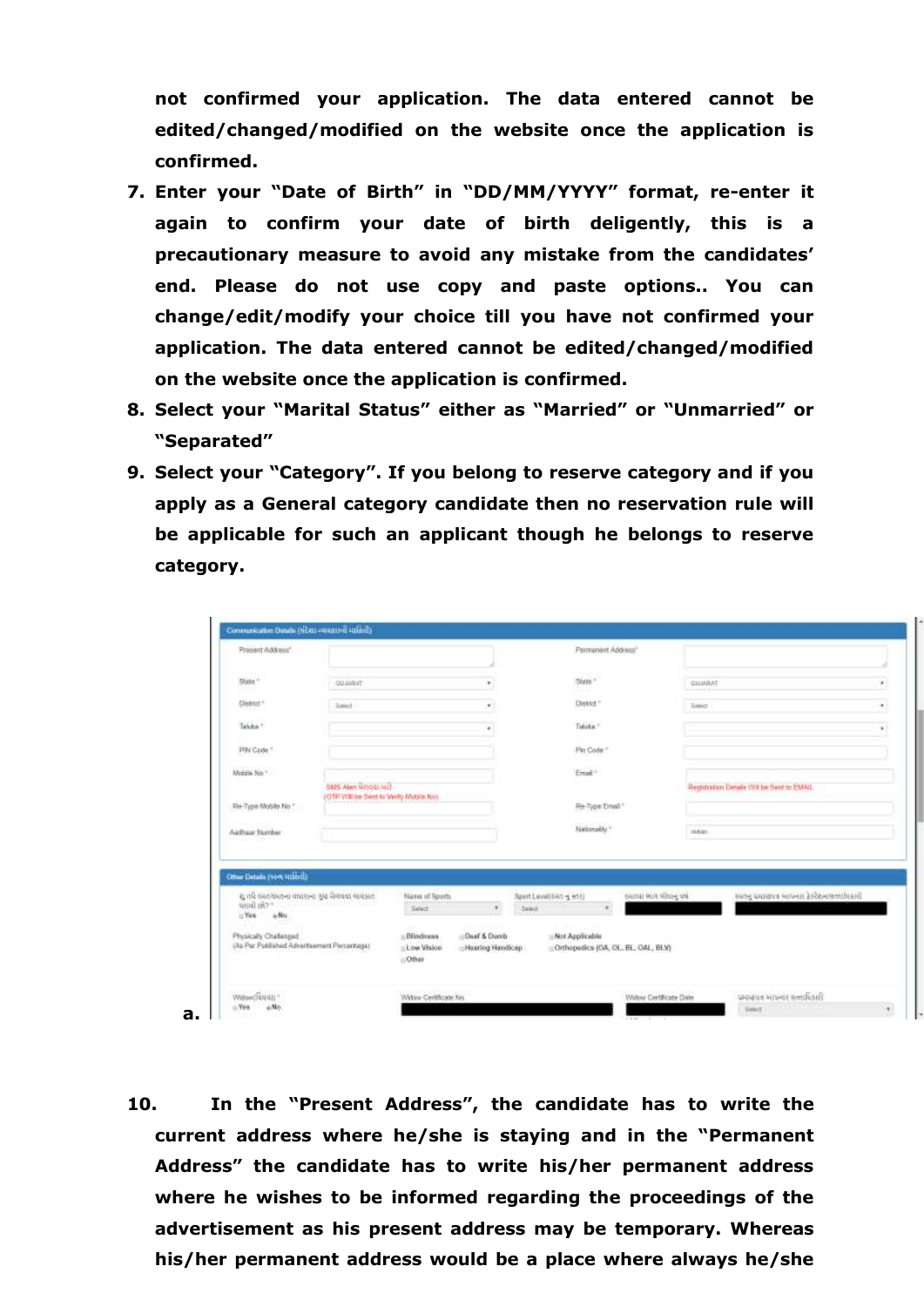**or parents or guardians may reside permanently and would accept all the communications in future as present address is for a short period.**

- **11. If the candidate's Present Address and Permanent Address is same then the candidate must write the Present Address and click on "Copy" button given in between the "Present Address" and "Permanent Address" box.**
- **12. In the Present Address box and Permanent Address box; the characters allowed are A-Z, a-z, 0-9, /, -, \, ,,.**
- **13. Here if you are asked to enter your full name twice then please do enter it diligently, this is a precautionary measure to avoid any spelling mistakes from the candidates' end. Please do not use copy and paste options.**
- **14. Now select the "State" you belong to on Present Address as well as on the Permanent Address. If the State you belong to is not in the list select "Not Entered", Union Territories are included. You can change/edit/modify your choice till you have not confirmed your application. The data entered cannot be edited/changed/modified on the website once the application is confirmed.**
- **15. Now select the "District" you belong to on Present Address as well as on the Permanent Address; if the District you belong to is not in the list select "Out Side Gujarat". If you have select State other than "Gujarat" then "District" and "Taluka" will automatically come as "Out Side Gujarat". You can change/edit/modify your choice till you have not confirmed your application. The data entered cannot be edited/changed/modified on the website once the application is confirmed.**
- **16. Now select the "Taluka" you belong to on Present Address as well as on the Permanent Address; if the Taluka you belong to is not in the list select "Other". If you have select State other than "Gujarat" then "District" and "Taluka" will automatically come as "Out Side Gujarat". You can change/edit/modify your choice till you have not confirmed your application. The data entered cannot be edited/changed/modified on the website once the application is confirmed.**
- **17. Enter your Pin Code in the box given for both Present and Permanent Address without fail. You can change/edit/modify your**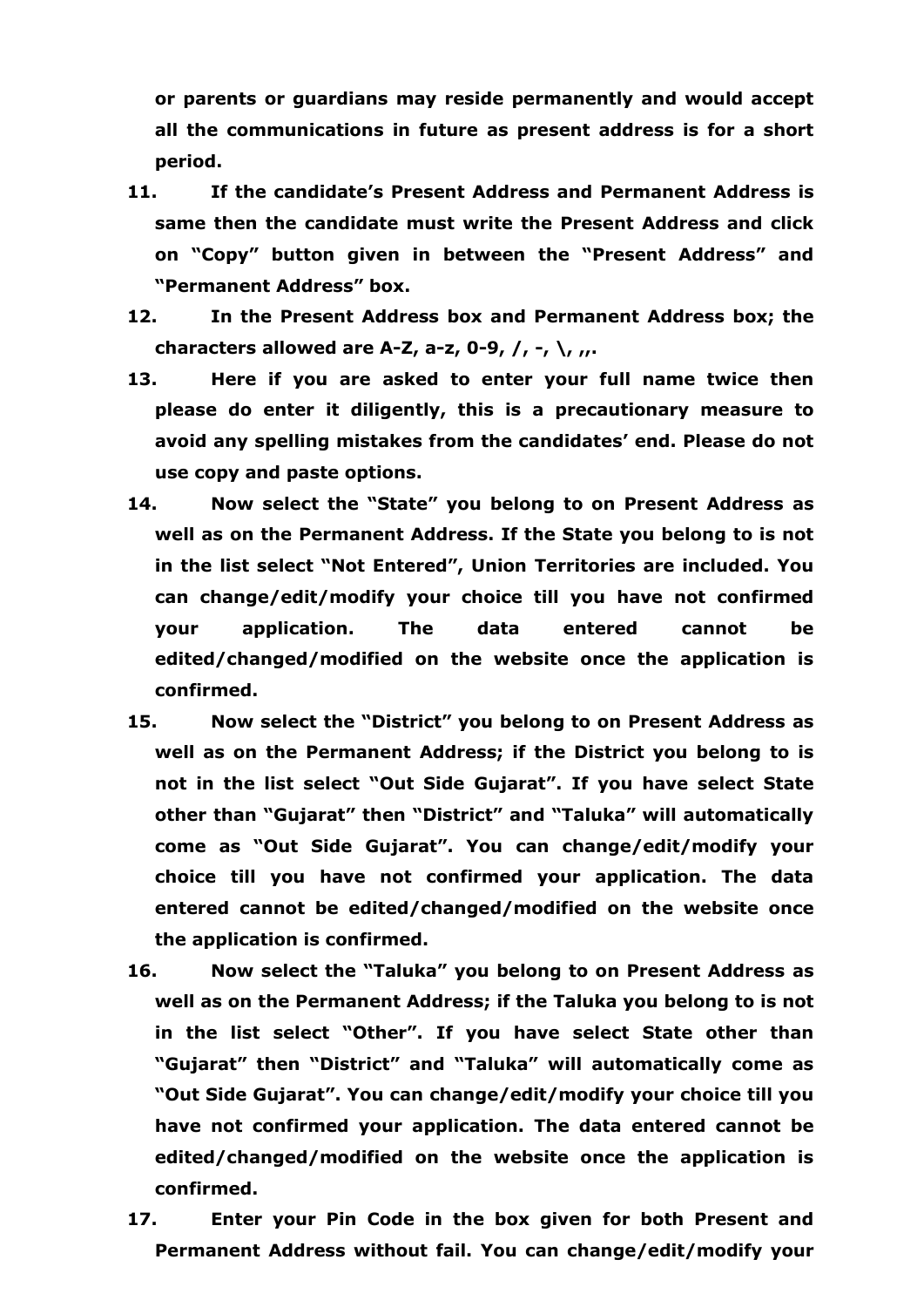**choice till you have not confirmed your application. The data entered cannot be edited/changed/modified on the website once the application is confirmed.**

- **18. Enter your valid current Mobile Number to get SMS alert for different stages of communication from GPSC and for any other communication if found necessary by GPSC. Re-type your mobile number again diligently, this is a precautionary measure to avoid any mistake from the candidates' end. Please do not use copy and paste options. You can change/edit/modify your choice till you have not confirmed your application. The data entered cannot be edited/changed/modified on the website once the application is confirmed.**
- **19. Enter your valid current email-id (to get Application Form in pdf format) and for any other communication if found necessary by GPSC. Re-type your email-id again diligently, this is a precautionary measure to avoid any mistake from the candidates' end. Please do not use copy and paste options. For example xyz@gmail.com. You can change/edit/modify your choice till you have not confirmed your application. The data entered cannot be edited/changed/modified on the website once the application is confirmed.**

## **20. Enter your Aadhaar Card Number as given (Optional)**

**21. Select your "Nationality"**

| Other Details (New Atlant)                                                                                            |                                        |                                                                               |                                                                                                         |                                |                                                      |    |
|-----------------------------------------------------------------------------------------------------------------------|----------------------------------------|-------------------------------------------------------------------------------|---------------------------------------------------------------------------------------------------------|--------------------------------|------------------------------------------------------|----|
| In the product of the control of the control<br>utril pits /<br>o'Ves a No.                                           | <b>Name of Sports</b><br><b>Send</b>   | a.                                                                            | Sport Level(1941 4, ett)                                                                                | traziazi multe riditatoj, uni- | Busiques School and an average and                   |    |
| .<br>Physically Challenged<br>スープ、あぶり、こちのこと<br>Published Advantagesets Percentage)<br><b>Controlled States States</b> | Bindress<br>Low Vision<br>Y ST<br>.000 | <b>Ousl &amp; Durch</b><br><b>Hearing Handkap</b><br>지금 살아가자 동생 사람들은 사람들이 많다. | Not Applicable<br>Orthopodics (OA, OL, BL, OAL, BLV)<br>M [20] 아니이 이 [20] 'L' 아니라" (1980) (2010) (1980) | <b>U. 1931 PANCOTA ATT</b>     |                                                      |    |
|                                                                                                                       | Cerificate No.                         |                                                                               |                                                                                                         | Volce: Certificate Oate        | <b>STATISTICS</b><br>Buzilime rances avail<br>S-most | ٠. |

**22. "Sports Details" are to be entered only if you are a sports person and played for "All India School Union Competition" or "Inter-University" or "National and International Level Competitions". Moreover the option of getting bonus marks for as a sports person is only meant for few selected advertisements of Class-3, for example Deputy Section Officer / Deputy Mamlatdar, Class-3 etc. Hence for all other advertisement of Class-2 and above there is no provision of giving bonus marks for sports person. Village/Taluka/District level competition participation is not valid.**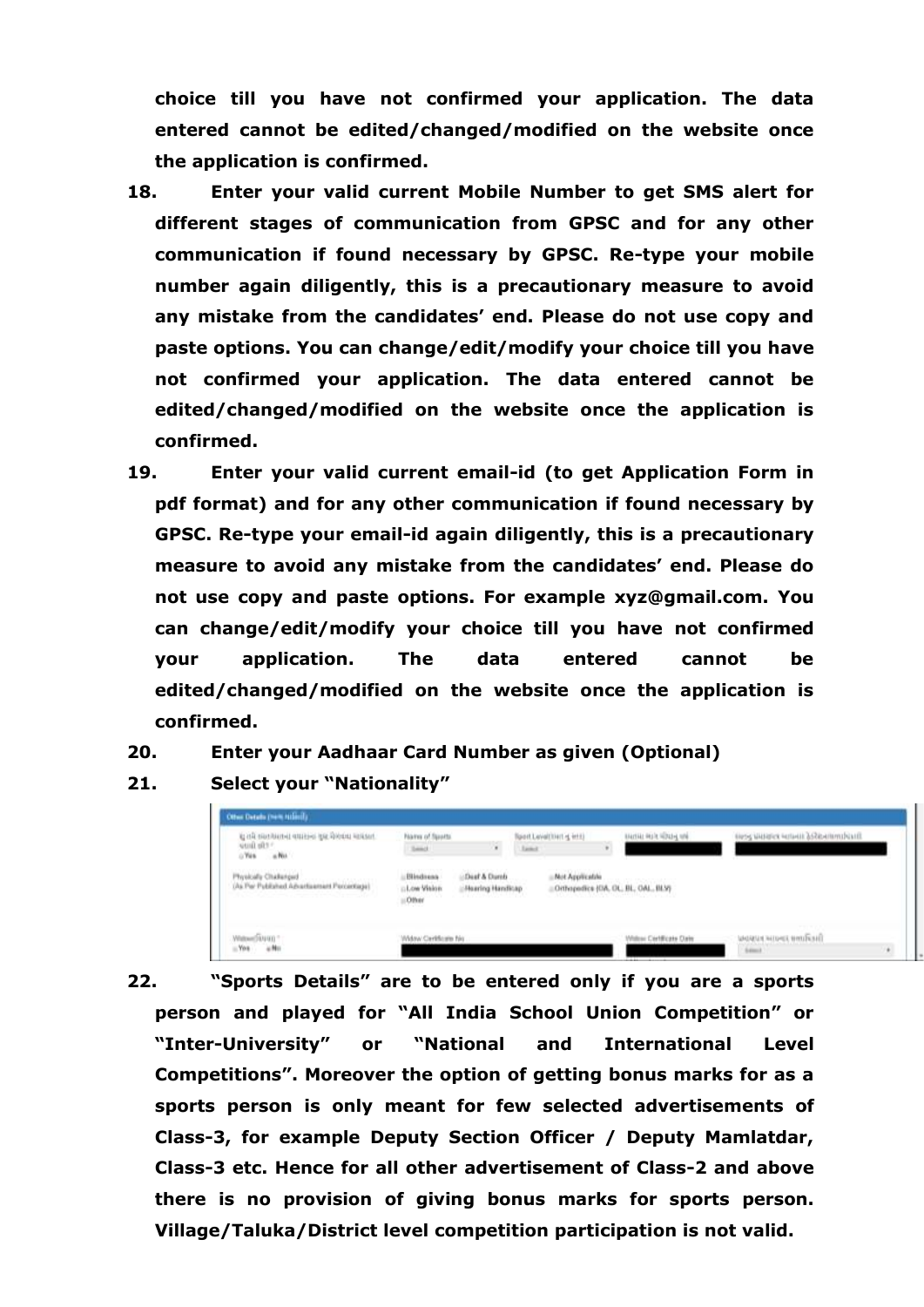- **23. Please select your option for Physically Challenged from the listed and enter the percentage of disability whenever prompted. If it is not applicable to you then please tick on "Not Applicable"**
- **24. Physically Challenged with Blindness as disability can opt for the facility of having a "Scribe" (લહિયો). For this the candidate has to**

**click / opt for it and then he/she has to apply in advance before the Preliminary / Main Exam asking for a "Scribe" with all the details of the Scribe. The details of the same can be obtained from the detailed advertisement for the respective advertisement published on [https://gpsc-ojas.guarat.gov.in.](https://gpsc-ojas.guarat.gov.in/)**

**25. If you are not a Widow Please click on the radio button "No" or else click on "Yes" and fill the other details like "Widow Certificate Number", "Widow Certificate Date", and select the appropriate Authority from the drop down menu for "Widow Certificate Issuing Authority".**

| Ex-Soldier (Airrey, Navy, Air Force)<br>$\oplus$ Yo s | $+$ No                                                         | From Data<br>ddmm/www |                                   | To Data<br>ddinm(ryy) | ExSanicemen Identity Card No.                                                                                                                                     | HOS HIMS HOUSE ALS NUMBER<br>Bieldmit<br><b>Send</b> |
|-------------------------------------------------------|----------------------------------------------------------------|-----------------------|-----------------------------------|-----------------------|-------------------------------------------------------------------------------------------------------------------------------------------------------------------|------------------------------------------------------|
| Employee ?<br>$= Yaxk$                                | Currently working as Gujarat State Doverment.<br>$\pm N\alpha$ | ddimmyyyy             | Joining Date in Gevernent Service |                       | Name of Department/viciting +140                                                                                                                                  |                                                      |
|                                                       |                                                                |                       |                                   |                       |                                                                                                                                                                   |                                                      |
|                                                       |                                                                |                       |                                   |                       | Photo Het Signature Uphrad 6891402ml national spiertiel                                                                                                           |                                                      |
|                                                       | Language                                                       | <b>Read</b>           | Writer                            | Speak.                | in Phone Her, SILL, JPG and House Study<br>ill Photo નું ધાપ 5 સે મી. પંખાઇ અને 16 સે મી. પહોંચાઇન હોવુ જોઇઓ.                                                     |                                                      |
| Language Databa (909)-È 416/83<br>Language Porkdetey  | <b>County</b>                                                  | 自                     | 富                                 | ×                     | illi Photo NH Signature +1 Size 15 KB NT 49th civial +10<br>(A) 11 Photo 4/4 Signature -3 Size 15.8% All coll 1994) Scormer-4 DPI Recolution -4 8:31 was@2 select |                                                      |
|                                                       | small.                                                         | ٠                     | 征                                 | ×                     | $+4 + 58$<br>. Bu climate incline DR. File, with File International processes and seven sells the enamely in                                                      |                                                      |

- **26. If you are not an Ex-Servicemen Please click on the radio button "No" or else click on "Yes" and fill the other details "From Date" (in DD/MM/YYYY" format), To Date (in DD/MM/YYYY" format), "Ex-Servicemen Identity Card No." and select the appropriate Authority from the drop down menu for "Ex-Servicemen Certificate Issuing Authority".**
- **27. If you are not an "Gujarat State Government Employee"; if no then Please click on the radio button "No" or else click on "Yes" and fill the other details like "Joining Date in Government Service" (in DD/MM/YYYY" format) and "Name of the Department (ખાતાનું નામ)".**
- **28. Please tick on the languages you know i.e. Language Proficiency as shown in the above picture.**